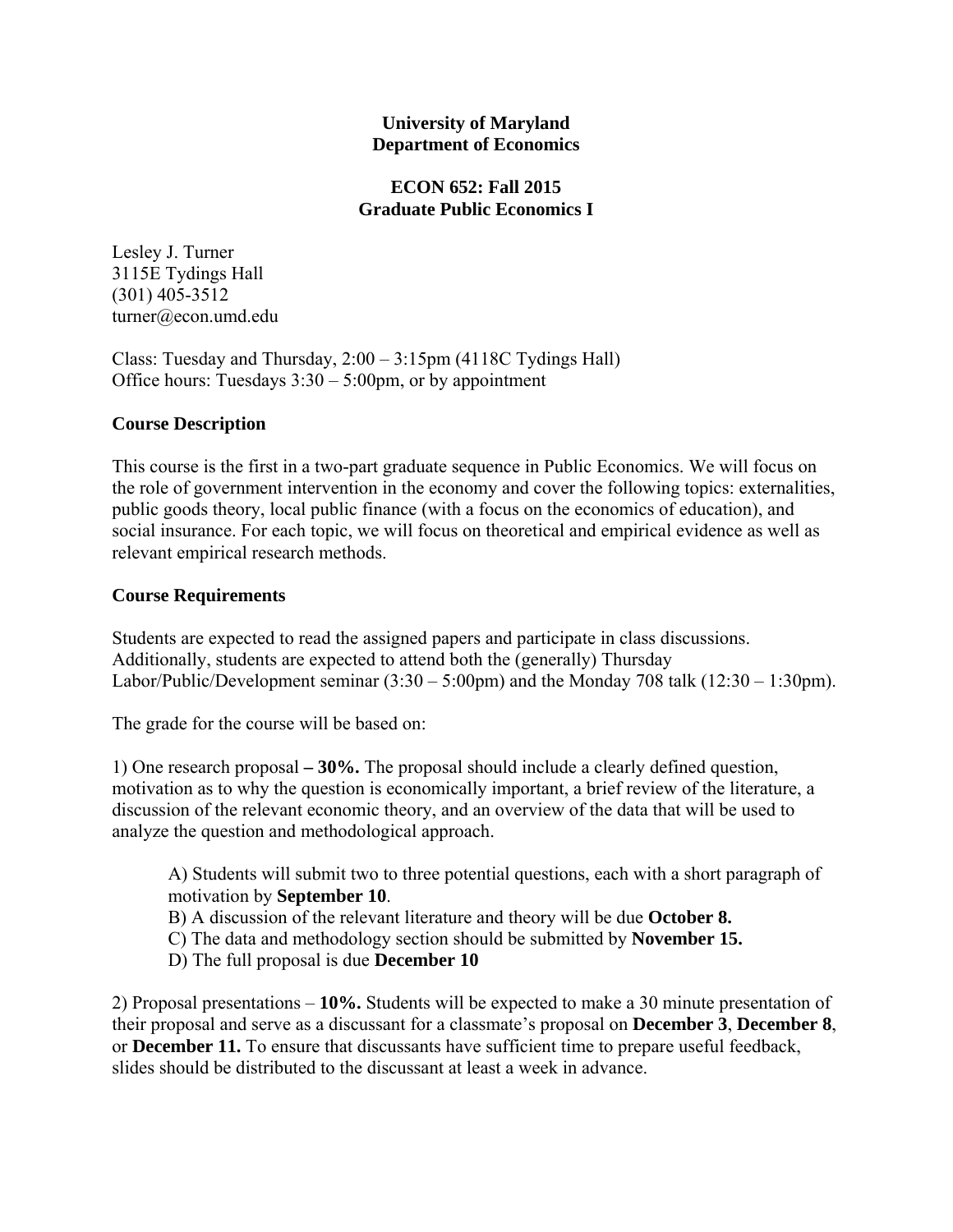3) One data-intensive problem sets/replication exercise – **10%.** 

4) A presentations on one required article – **10%**. These readings are marked **D**. Students should email me their top three choices by the second class.

5) Three to four short reaction papers  $(1 – 2$  pages) responding to either Thursday  $L/P/D$  seminar or Monday 708 talk – **10%**. These papers should go beyond summarizing the talk – they can discuss strengths, weaknesses, and potential extensions of the paper presented.

6) A take-home final – **30%**. The final will be distributed on **December 10** in class and is due at midnight on **December 12**.

#### **General References**

 Auerbach, A. J. & Feldstein, M., ed. (2002) *Handbook of Public Economics*, Vol. 3 and 4, Elsevier.

Auerbach, A. J. & Feldstein, M., ed. (2013) *Handbook of Public Economics*, Vol. 5, Elsevier.

 Chetty, R., Public Economics Lecture Slides. Available at: http://obs.rc.fas.harvard.edu/chetty/public\_lecs.html

 Saez, E., Graduate Public Economics. Available at: http://elsa.berkeley.edu/~saez/course/course.html

#### **Econometrics References**

 Angrist, J. & Pischke, J. (2008) *Mostly Harmless Econometrics: An Empiricist's Companion*, Princeton University Press.

Imbens, G. and Wooldridge, J. (2007) What's New in Econometrics: NBER Summer Institute Mini-Course. Available at: http://www.nber.org/minicourse3.html

Wooldridge, J. M. (2002) *Econometric Analysis of Cross Section and Panel Data*, MIT Press.

#### **Course Outline and Reading List**

#### **1. Externalities and Random Assignment** [4 lectures]

\*\* Weitzman, M. (1974) "Prices versus Quantities," *Review of Economic Studies* 41(4): 477– 491.

\*\* Chay, K. and Greenstone, M. (2003) "The Impact of Air Pollution on Infant Mortality: Evidence from Geographic Variation in Pollution Shocks Induced by a Recession," *Quarterly Journal of Economics* 118(3): 1121 – 1167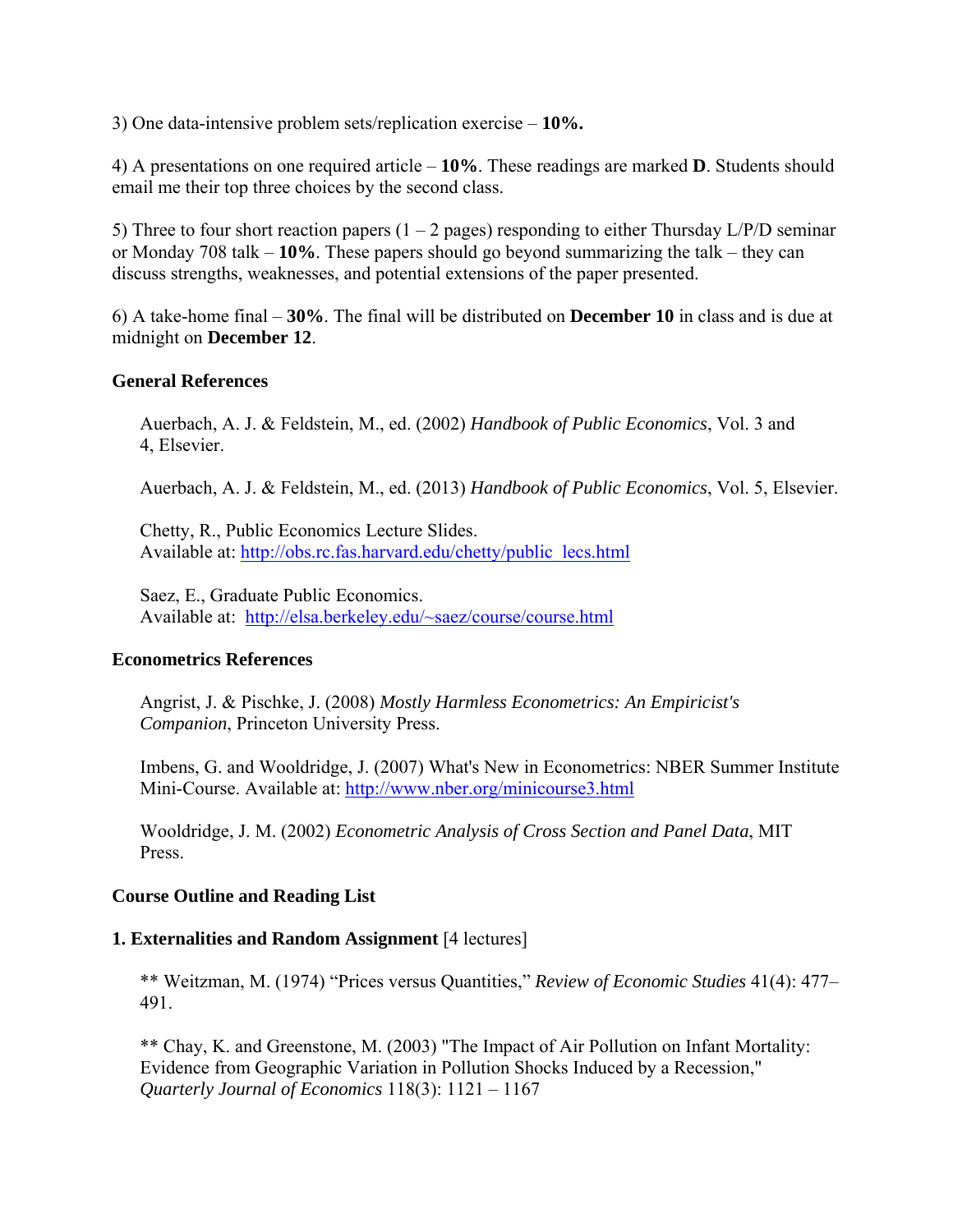\*\* Moretti, E. (2004) "Workers' Education, Spillovers, and Productivity: Evidence from Plant-Level Production Functions," *American Economic Review* 94(3): 656 – 690.

\*\* Muralidharan, K. and Sundararaman, V. (2015) "The Aggregate Effect of School Choice: Evidence from a two-stage experiment in India," *Quarterly Journal of Economics* 130(3):  $1011 - 1066$ .

**D** Currie, J. and Walker, R. (2011) "Traffic Congestion and Infant Health: Evidence from E-ZPass," *American Economic Journal: Applied Economics* 3(1): 65 – 90.

Miguel, E. and Kremer, M. (2004) "Worms: Identifying Impacts on Education and Health in the Presence of Treatment Externalities," *Econometrica* 72(1): 159-217.

#### **2. Public Goods and Differences-in-Differences Estimation** [3 lectures]

\*\* Samuelson, P. A. (1954) "The Pure Theory of Public Expenditure," *Review of Economics and Statistics* 36(4): 387 – 389.

\*\* DellaVigna, S., List, J. A. and Malmendier, U. (2012) "Testing for Altruism and Social Pressure in Charitable Giving," *Quarterly Journal of Economics* 127(1): 1 – 56.

\*\* Hungerman, D. (2005) "Are Church and State Substitutes? Evidence from the 1996 Welfare Reform," *Journal of Public Economics* 89(11–12): 2245 – 2267.

**D** Andreoni, J. (1993) "An Experimental Test of the Public Goods Crowding Out Hypothesis," *American Economic Review* 83(5): 1317 – 1327.

Andreoni, J. and Payne, A. (2003) "Do Government Grants to Private Charities Crowd Out Giving or Fundraising?" *American Economic Review* 93(3): 792 – 812.

Bertrand, M., Duflo, E., and Mullainathan, S. (2004) "How Much Should We Trust Difference-in-Differences Estimates?" *Quarterly Journal of Economics* 119(1): 249 – 275.

Donald, S. and Lang, K. (2007) "Inference with Differences-in- Differences and Other Panel Data," *Review of Economics and Statistics* 89(2): 221 – 233.

 Cameron, A. C., Gelbach, J. B., and Miller, D. M. (2008) "Bootstrap-Based Improvements for Inference with Clustered Errors," *Review of Economics and Statistics* 90(3): 414 – 427.

 Abadie, A., Diamond, A., and Hainmueller, J. (2010) "Synthetic Control Methods for Comparative Case Studies: Estimating the Effect of California's Tobacco Control Program," *Journal of the American Statistical Association* 105(490): 493 – 505.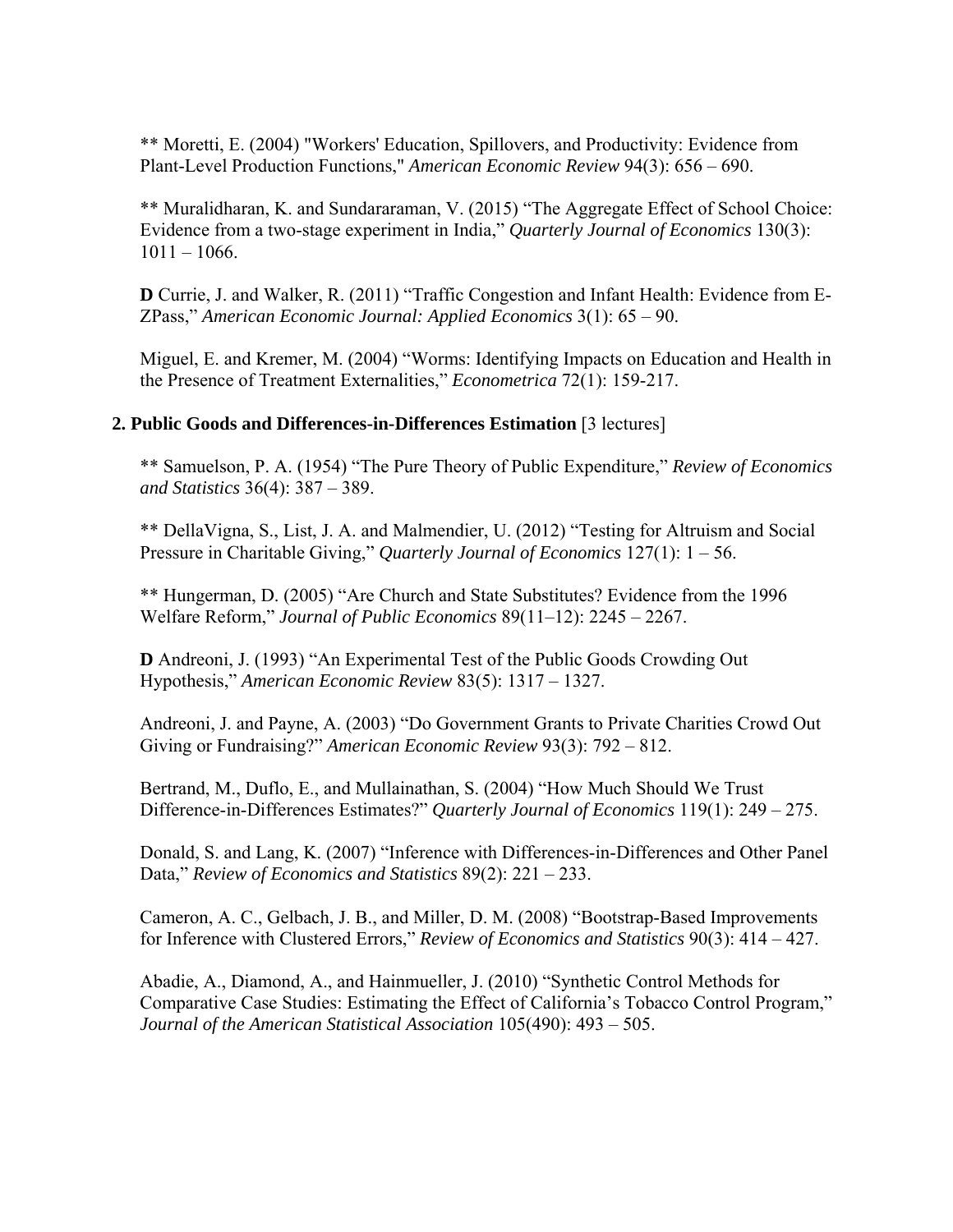### **3. Local Public Finance** [6 lectures]

#### **3.1 Tiebout Model and Fiscal Federalism**

\*\* Tiebout, C. M. (1956) "A Pure Theory of Local Public Expenditures," *Journal of Political Economy* 65(5): 416 - 424.

\*\* Oates, W. (1999) "An Essay on Fiscal Federalism," *Journal of Economic Literature*  $37(3): 1120 - 1149.$ 

\*\* Diamond, R. (2014) "Housing Supply Elasticity and Rent Extraction by State and Local Governments," working paper. Available at: http://web.stanford.edu/~diamondr/gov\_housing\_supply.pdf.

**D** Gordon, Nora (2005) "Do Federal Grants Boost School Spending? Evidence from Title I," *Journal of Public Economics* 88: 1771-1798.

Oates, W. and Schwab, R. (1988) "Economic Competition among Jurisdictions: Efficiency Enhancing or Distortion-Inducing?" *Journal of Public Economics* 35(3): 333 – 354.

Hines, J. and Thaler, R. (1995) "Anomalies: The Flypaper Effect," *Journal of Economic Perspectives* 9(4): 217 – 226.

Besley, T. and Coate, S. (2003) "Centralized versus Decentralized Provision of Local Public Goods: A Political Economy Analysis," *Journal of Public Economics* 87(12): 2611 – 2637.

## **3.2 School Choice, Sorting, and IV**

 \*\* Hoxby, C. M. (2000) "Does Competition among Public Schools Benefit Students and Taxpayers?" *American Economic Review* 90(5): 1209 - 1238.

 \*\* Urquiola, M. (2005) "Does School Choice Lead to Sorting? Evidence from Tiebout Variation," *American Economic Review* 95(4): 1310 - 1326.

**D** Hastings, J. S. and Weinstein, J. M. (2008) "Information, School Choice, and Academic Achievement: Evidence from Two Experiments," *Quarterly Journal of Economics* 123(4): 1373 - 1414.

Epple, D. and Romano, R. E. (1998) "Competition between Private and Public Schools, Vouchers, and Peer-Group Effects," *American Economic Review* 88(1): 33 – 62.

Rouse, C. E. (1998) "Private School Vouchers and Student Achievement: An Evaluation of the Milwaukee Parental Choice Program," *Quarterly Journal of Economics* 113(2): 553 – 602.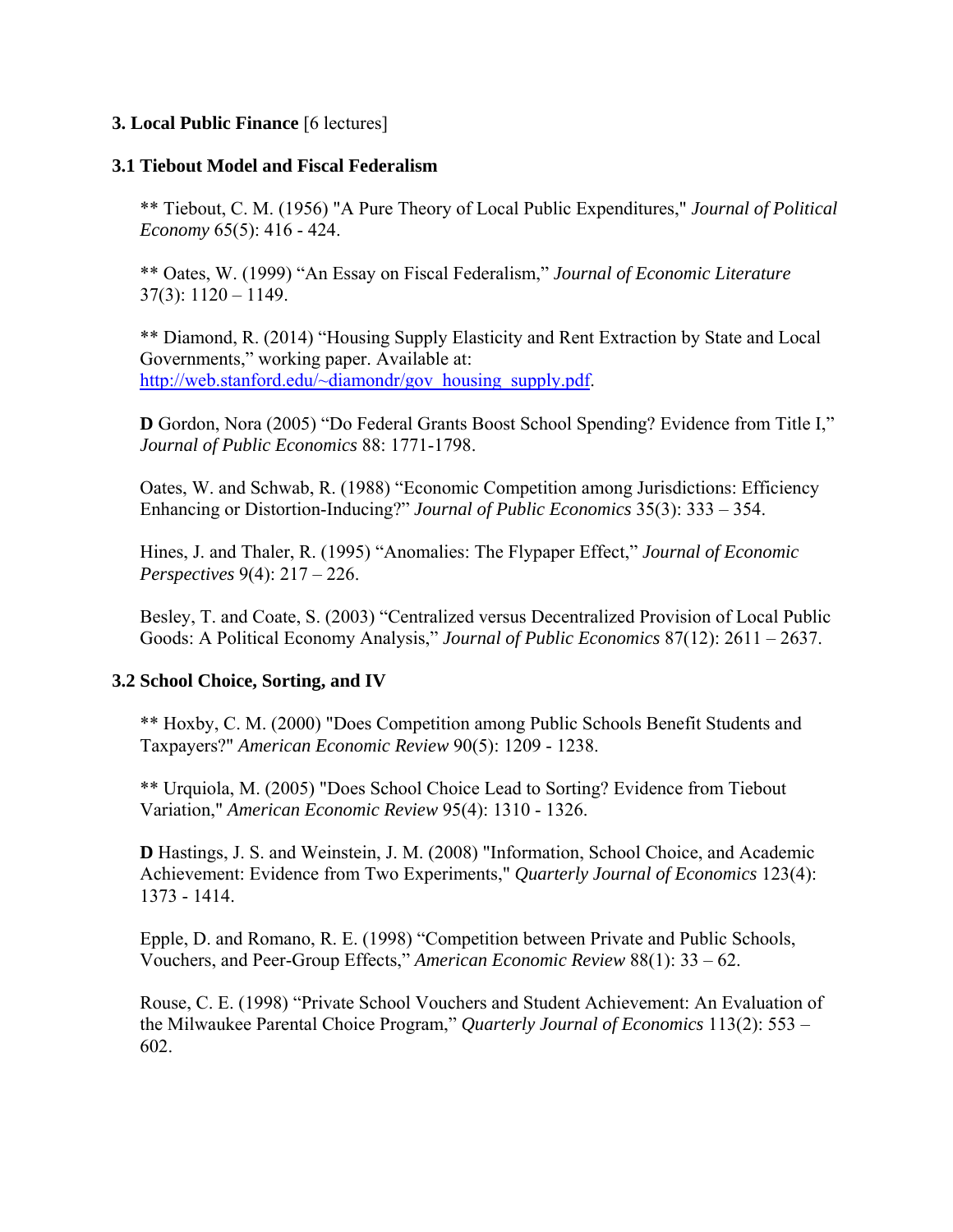Rothstein, J. M. (2006) "Good Principals or Good Peers? Parental Valuation of School Characteristics, Tiebout Equilibrium, and the Incentive Effects of Competition Among Jurisdictions," *American Economic Review* 96(4): 1333 - 1350.

 Abdulkadiroğlu, A., Angrist, J., Dynarski, S. M., Kane, T. J., and Pathak, P. A. (2011) "Accountability and Flexibility in Public Schools: Evidence from Boston's Charters And Pilots," *Quarterly Journal of Economics* 126(2): 699 – 748.

### **3.3 Capitalization**

\*\* Black, S. E. (1999) "Do Better Schools Matter? Parental Valuation of Elementary Education," *Quarterly Journal of Economics* 114(2): 577 - 599.

\*\* Chay, K. and Greenstone, M. (2005) "Does Air Quality Matter? Evidence from the Housing Market," *Journal of Political Economy* 113(2): 376 – 424.

**D** Linden, L. L. and Rockoff, J. E. (2008) "Estimates of the Impact of Crime Risk on Property Values from Megan's Laws," *American Economic Review* 93(3): 1103 - 1127.

Figlio, D. N. and Lucas, M. E. (2004) "What's in a Grade? School Report Cards and the Housing Market," *American Economic Review* 94(3): 591 - 604.

### **3.4 The Regression Discontinuity Design and Extensions**

\*\* Lee, D. and Lemieux, T. (2010) "Regression Discontinuity Designs in Economics," *Journal of Economic Literature* 48(2): 281-355.

\*\* Cellini, S. R., Ferreira, F., and Rothstein, J. (2010) "The Value of School Facility Investments: Evidence from a Dynamic Regression Discontinuity Design," *Quarterly Journal of Economics* 125(1): 215 - 261.

Imbens, G. W. and Lemieux, T. (2008) "Regression Discontinuity Designs: A Guide to Practice," *Journal of Econometrics* 142(2): 615-635.

McCrary, J. (2008) "Manipulation of the Running Variable in the Regression Discontinuity Design: A Density Test," *Journal of Econometrics* 142(2): 2008.

Urquiola, M. and Verhoogen, E. (2009) "Class-size Caps, Sorting, and the Regression-Discontinuity Design," *American Economic Review* 99(1): 179 – 215.

Barreca, A. I., Lindo, J. M., and Waddell, G. R. (2011) "Heaping-Induced Bias in Regression-Discontinuity Designs," NBER working paper 17408.

#### **4. Public Provision of Private Goods** [3 lectures]

## **4.1 Capital Market Imperfections and Higher Education**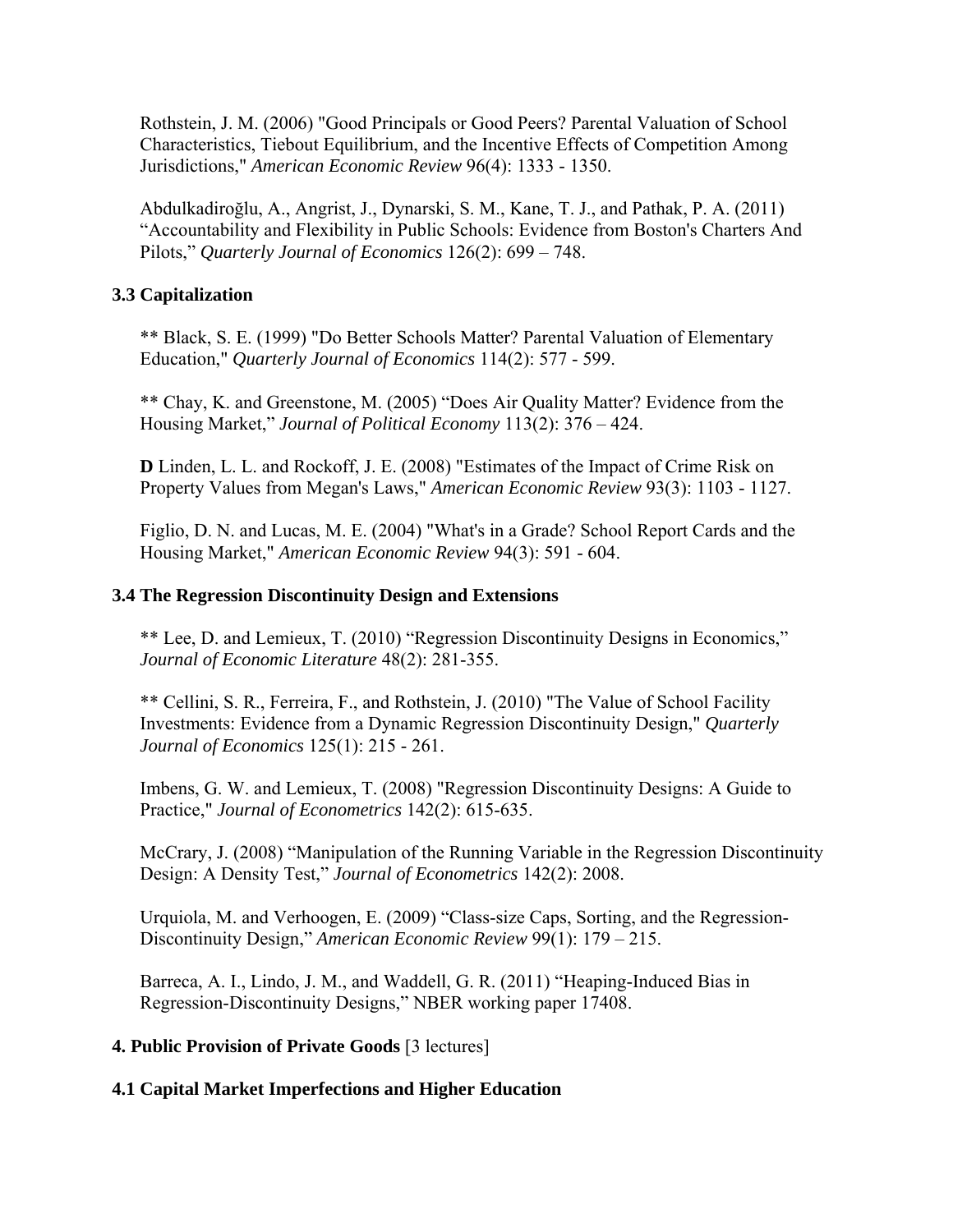\*\* Cameron, S. V. and Taber, C. (2004) "Borrowing Constraints and the Returns to Schooling," *Journal of Political Economy* 112(1): 132 – 182.

\*\* Dynarski, S. M. (2003) "Does Aid Matter? Measuring the Effect of Student Aid on College Attendance and Completion," *American Economic Review* 93(1): 279-288.

**D** Rothstein, J. and Rouse, C. E. (2011) "Constrained After College: Student Loans and Early-Career Occupational Choices," *Journal of Public Economics* 95(1-2): 149-163.

Garratt, R. and Marshall, J. (1994) "Public Finance of Private Goods: The Case of College Education," *Journal of Political Economy* 102(3): 566 – 582.

Hanushek, E. A. (2002) "Publicly Provided Education," *Handbook of Public Economics, Volume 4*.

Carneiro, P. and Heckman, J. J. (2002) "The Evidence on Credit Constraints in Post-Secondary Schooling," *Economic Journal* 112(482): 705 – 734.

Scholz, J. K. and Seshadri, A. (2012) "A New Test of Borrowing Constraints in Education," *Review of Economic Studies* 79(2): 511 – 538.

# **4.2 The Regression Kink Design**

\*\* Turner, L. J. (2014) "The Road to Pell is Paved with Good Intentions: The Economic Incidence of Need-Based Student Aid," working paper. Available at: http://econweb.umd.edu/~turner/Turner\_FedAidIncidence.pdf

Nielsen, H. S., Sørensen, T., and Taber, C. (2010) "Estimating the Effect of Student Aid on College Enrollment: Evidence from a Government Grant Policy Reform," *American Economic Journal: Economic Policy* 2(2): 185-215.

Card, D., Lee, D. S., Pei, Z., and Weber A. (2012) "Nonlinear Policy Rules and the Identification and Estimation of Causal Effects in a Generalized Regression Kink Design," NBER Working Paper 18564.

# **5. Social Insurance** [7 lectures]

## **5.1 Rationale for Government Involvement**

\*\* Akerlof, G. A. (1970) "The Market for "Lemons": Quality Uncertainty and the Market Mechanism," *Quarterly Journal of Economics* 84(3): 488 – 500.

\*\* Rothschild, M. and Stiglitz, J. (1976) "Equilibrium in Competitive Insurance Markets," *Quarterly Journal of Economics* 90(4): 629 – 649.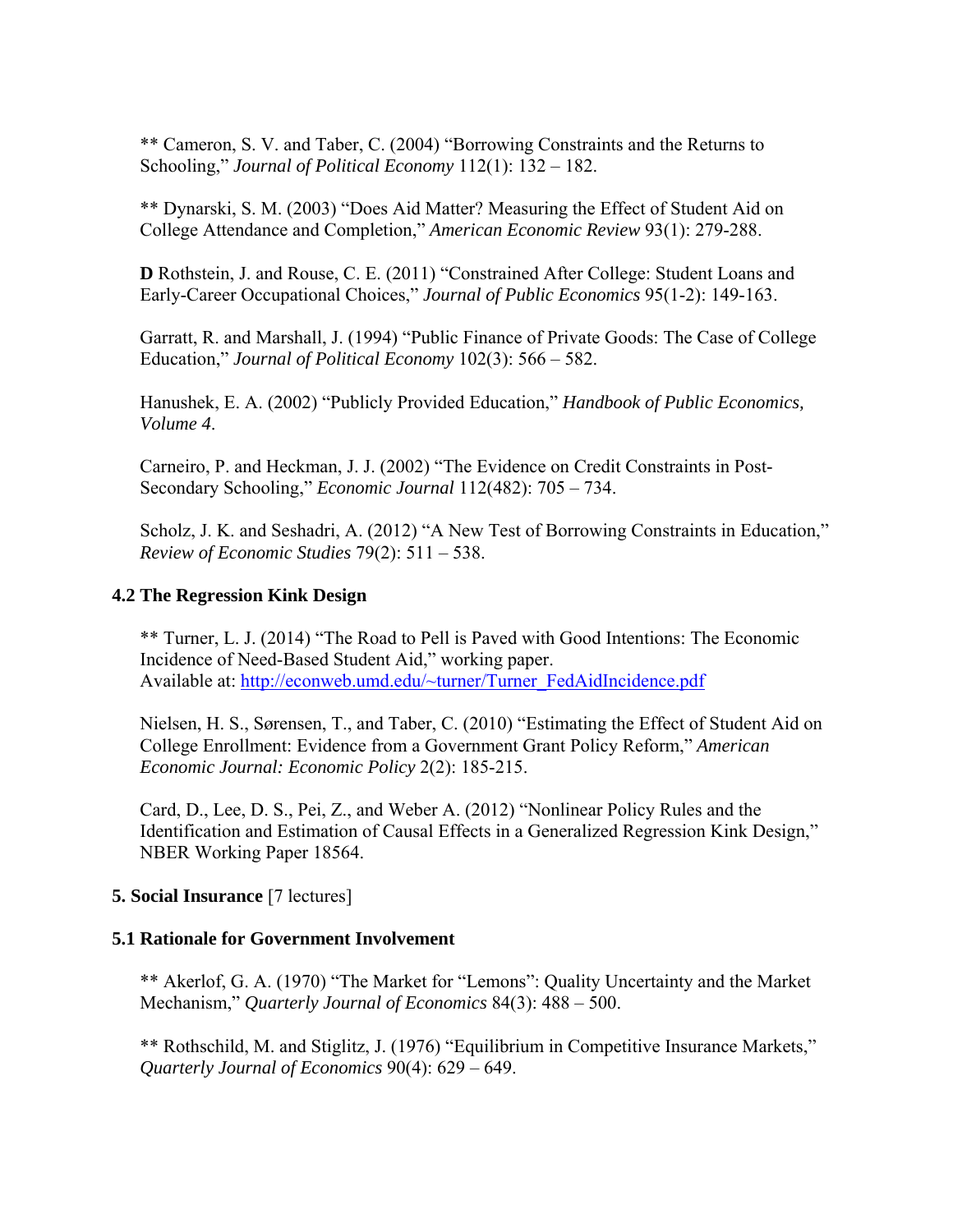\*\* Hendren, N. (2013) "Private Information and Insurance Rejections," *Econometrica* 81(5):  $1713 - 1762$ .

Chetty, R. (2006) "A General Formula for the Optimal Level of Social insurance," Journal of Public Economics 90(10-11) 1879 – 1901.

Einav, L. and Finkelstein, A. (2011) "Selection in Insurance Markets: Theory and Empirics in Pictures," *Journal of Economic Perspectives* 25(1): 115-38.

## **5.2 Unemployment Insurance**

\*\* Chetty, R. (2008) "Moral Hazard versus Liquidity and Optimal Unemployment Insurance," *Journal of Political Economy* 116(2): 173 – 234.

\*\* Gruber, J. (1997) "The Consumption Smoothing Benefits of Unemployment Insurance," *American Economic Review* 87(1): 192 – 205.

**D** Schmieder, J. F., von Wachter, T., and Bender, S. (2012) "The Effects of Extended Unemployment Insurance over the Business Cycle: Evidence from Regression Discontinuity Estimates over Twenty Years," *Quarterly Journal of Economics* 127(2): 701 – 752.

Card, D., Chetty, R., and Weber, A. (2007) "The Spike at Benefit Exhaustion: Leaving the Unemployment System or Finding a Job?" *American Economic Review, Papers and Proceedings* 97(2): 113 – 118.

Shimer, R. and Werning, I. (2007) "Reservation Wages and Unemployment Insurance," *Quarterly Journal of Economics* 122(3): 1145 – 1185.

Landais, C., Michaillat, P., and Saez, E. (2010) "Optimal Unemployment Insurance over the Business Cycle," NBER working paper 16526.

Kroft, K. and Notowidigo, M. J. (2011) "Should Unemployment Insurance Vary with the Unemployment Rate? Theory and Evidence," NBER working paper 17173.

Lalive, R., Landais, C., and Zweimüller, J. (2013) "Market Externalities of Large Unemployment Insurance Extension Programs," IZA discussion paper 7650.

## **5.3 Social Security**

\*\* Diamond, P. (1977) "A Framework for Social Security Analysis," *Journal of Public Economics* 8(3): 275 – 298.

\*\* Manoli, D. S. and Weber, A. (2011) "Nonparametric Evidence on the Effects of Financial Incentives on Retirement Decisions," NBER Working Paper 17320.